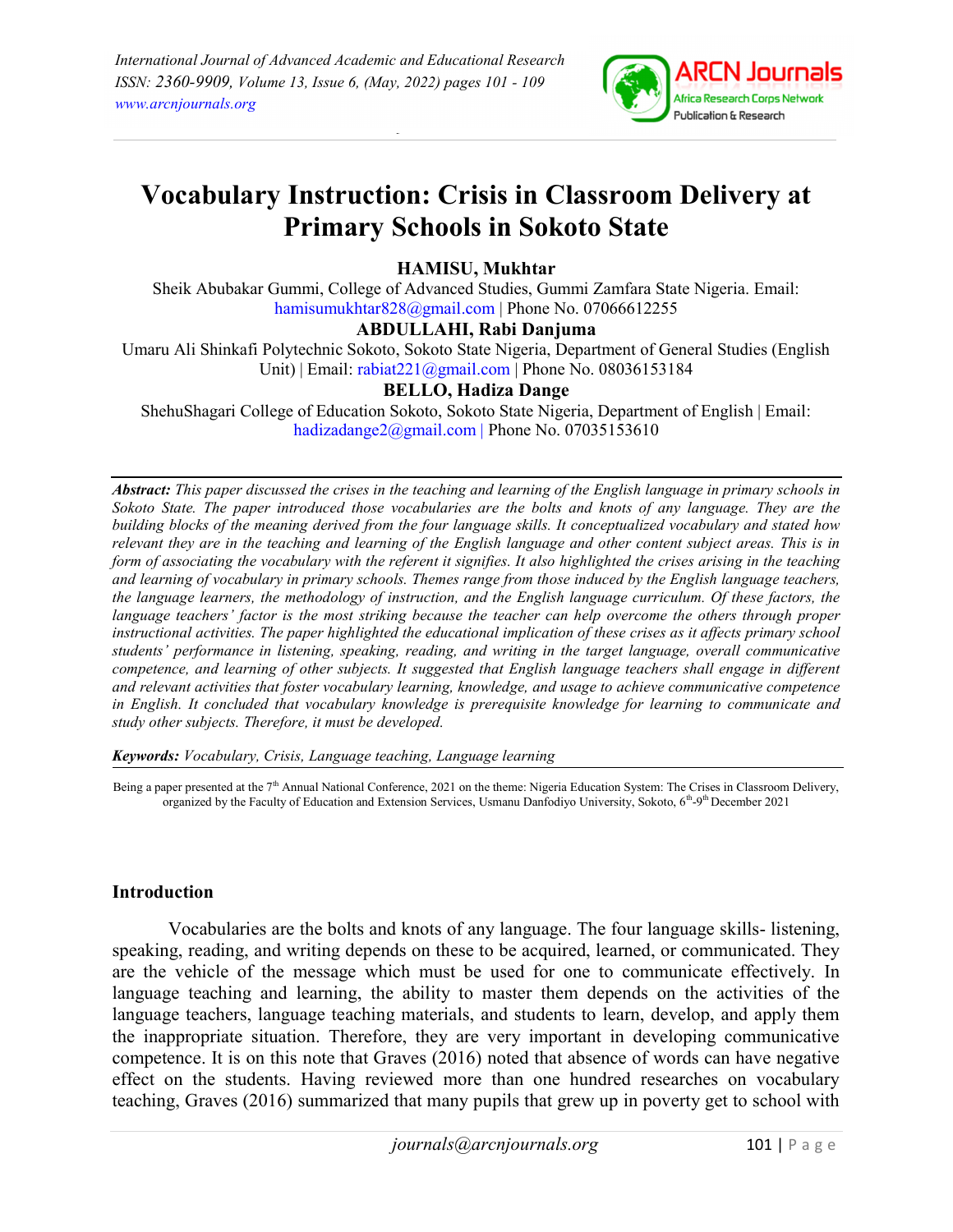enervating small vocabulary that severely hamper their ability to learn and to succeed in school. Thus, vocabulary knowledge is paramount in language teaching and learning as Pikulski and Templeton (nd) concluded in writing about the importance of a rich vocabulary for children:

"…perhaps the greatest tools we can give students for succeeding, not only in their education but more generally in life, is a large, rich vocabulary and the skills for using those words. Our ability to function in today's complex social and economic worlds is mightily affected by our language skills and word knowledge" (p.1)

#### Crisis

The word, crisis, was originated in Greek in the English language. The expression "krisis" is an offshoot of the verb "krino" which meant to separate, to choose, and to decide between two opposing choices, life, and death, success and failure (Koselleckin, Narotzky & Besnier, 2014). As a concept, crisis, is very difficult to define. This is due to its multidimensional usage. However, it This indicates making choice, judgment, or taking a decisive decision between two conflicting and opposing factors one of which is unfavourable. In his view, Narotzky and Besnier (2014) crisis transpires in disproportion between the difficulty and importance of a problem and the resources available to deal with it. This is a risky situation, a threat to normal mode, or an incentive to the better practice. From these conceptions, one can describe crisis as threat that exposes fragility, falling in standard, drives from the normality, breakdown in system, mismatches in practices, instability and uncertainty. Hence, we concluded that crisis in vocabulary instruction is the sudden emergence of instructional instability and uncertainty in the methodology that exposes fragility causing mismatches between goals and means of attaining that drive the overall system down. It is accidental adversity ravaging vocabulary instructional practices.

## Vocabulary

Vocabulary is words that a language speaker must understand and use to communicate effectively in a language. It is conceived as the words one must know to communicate effectively; words in speaking (expressive vocabulary) and words in listening (receptive vocabulary) (Maskor, & Baharudin, 2016). Hornby in Elsheikh and Heizman (2020) define vocabulary as the total number of words in a language; vocabulary is a list of words with their meanings. While Ur in Elsheikh and Heizman (2020) stated that vocabulary can be defined, roughly, as the words we teach in a foreign language. Furthermore, Maskor and Baharudin (2016) conceived vocabulary knowledge as the knowledge of the depth of vocabulary that brings up to the extent to which the word is understood by speakers. Expanding the conception, Qian stated that vocabulary knowledge also means students learn the words with deep meaning, pronunciation, spelling, frequency, sound structure, syntax and collocation according to context (Maskor & Baharudin, 2016). From these definitions, it can be deduced that understanding the meaning of words comes in different ways. It can be directly through carefully designed instruction or indirectly through everyday use of oral and written language.

In English language skills, four kinds of vocabulary can be identified (Pikulski & Templeton, nd). They are as follows: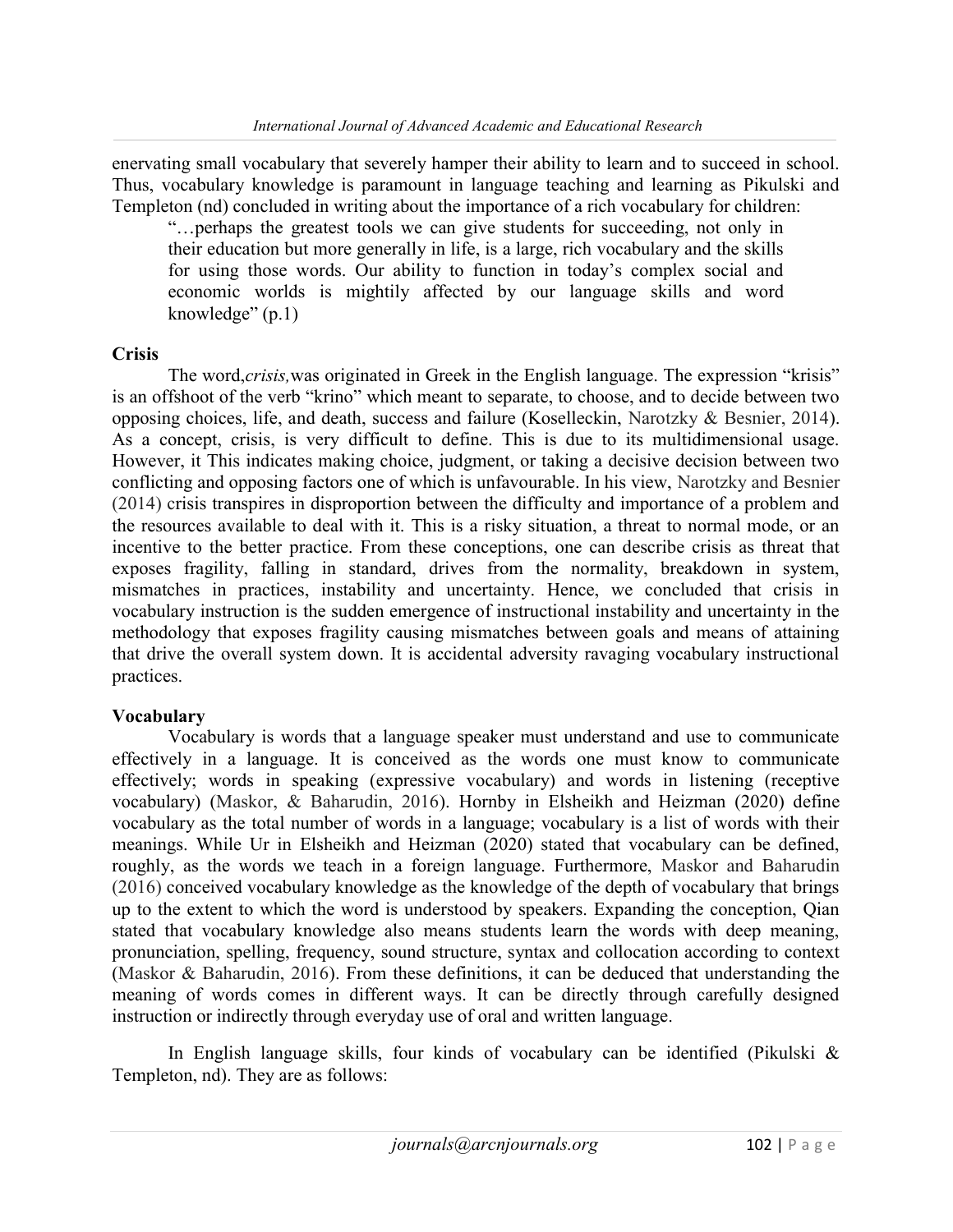- i. Expressive vocabularies,
- ii. Receptive vocabularies,
- iii. Oral Vocabularies, and
- iv. Literate vocabularies.
- i. Expressive vocabularies: these are vocabularies that can be used to express ourselves in leading the discourse. That is speaking and writing. These are vocabularies that relate to our greeting, discussions, turn-taking, exposition, narration, reporting, debating, etc.
- i. Receptive vocabularies: these are categories of vocabularies that we use when we engage in passive activities of listening and reading to comprehend the message. It is vocabulary that learners recognize when theysee or meet in the reading text but do not use in speaking and writing (Webb, 2009).
- ii. Oral vocabularies: these are vocabularies that are related to aura-oral activities. That is listening and speaking. Therefore, productive vocabulary can beaddressed as an active process, because the learners can produce the words to express theirthoughts to others (Webb, 2009).
- iii. Literate Vocabularies: these are vocabularies that deal with the integration of reading and writing. They are literate because they involve the ability to digest the graphical inputs and write what one comprehends before one becomes relevant to the discourse.

The importance of vocabulary in language teaching and learning cannot be overemphasized. Zimmerman in Elsheikh and Heizman (2020) stated that vocabulary is central to language and of critical importance to typical language learning. It seems that vocabulary is an important part of the English teaching process. It is supposed to be a very effective communicative device as it carries the highest level of importance within peoples´ verbal interaction. Teaching words is a crucial aspect of learning a language and other subjects as they are consistently being considered paramount across various educational trends (Graves, 2016). It is almost impossible to learn a language without words; even communication between human beings is based on words.

## Crises in Teaching English language Vocabularies in Upper Basic Classes in Sokoto State

English language vocabulary in primary schools in Sokoto state in particular, and Nigeria in general, is instructed with multitudes of problems. These problems created confusion which translated into the crises not only in classroom delivery but in the overall language learning and general academic performance. This is because there is a strong connection between vocabulary size, vocabulary knowledge and communicative competence, and understanding of the content of any subject of study. To prove this, Nicholson and Dymock (2017) stated that when students lack vocabulary, they lack the thing it signifies. Bello (2013) stated that learners face problems communicating when they do not know a specific word for a particular context. This indicates that vocabularies are the foundation of inward thinking and external expression. However, the size and the knowledge of the students' vocabulary inform one on who the students are and who they can be.

Several studies found that primary school students are defective in terms of language learning and learning of other subjects (Galti, 2018; Nkechi, 2014;). They are found to be poor in listening, lack speaking fluency, read without understanding and write unintelligibly. These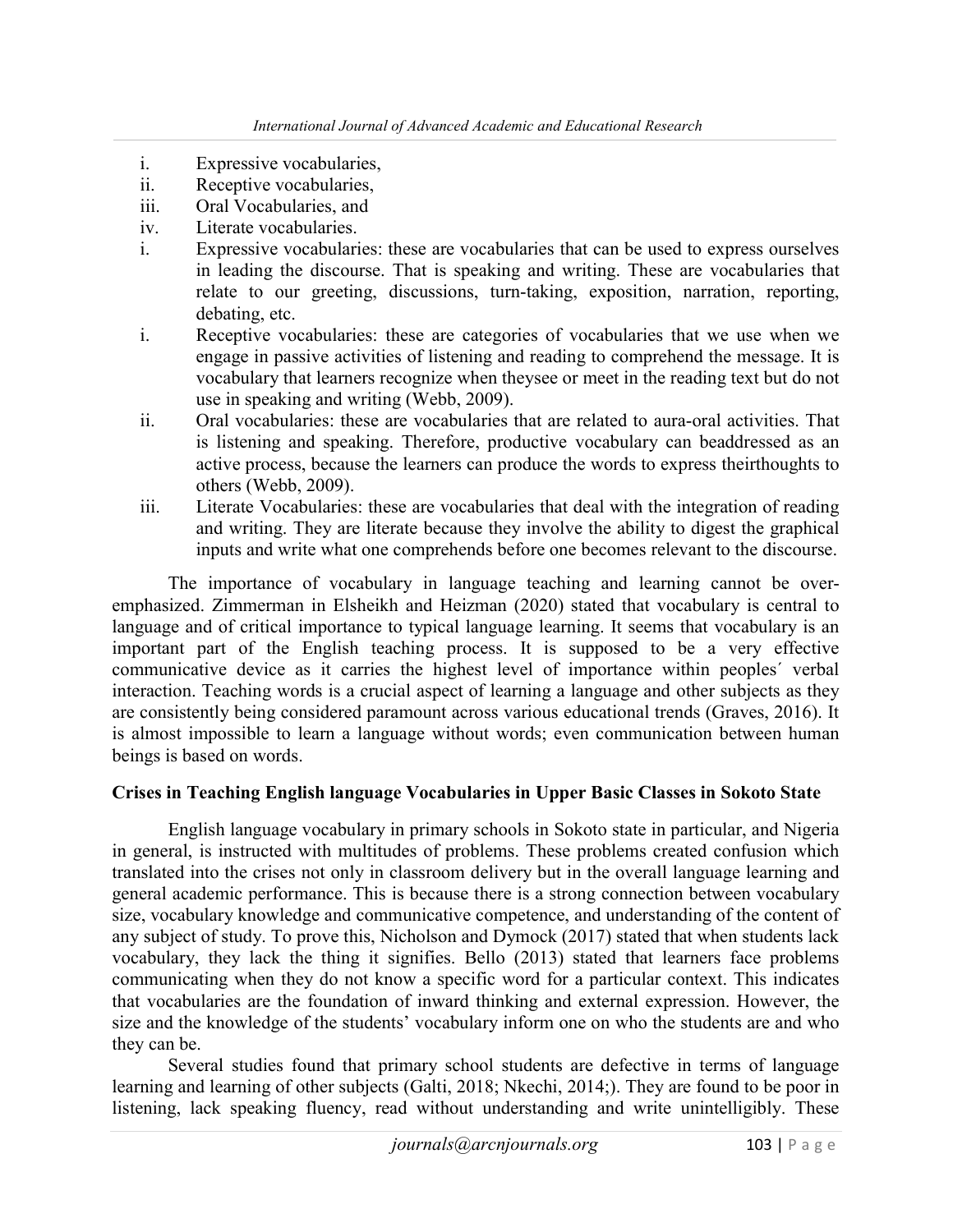problems can be a result of the smaller size and knowledge of the vocabulary. This statement is supported by Galti (2018) that English language teachers in Nigeria employ word list method in their vocabulary instruction in primary school. This is a methodology that words are written on a paper and presented to learners for the teacher to explain their meaning. Furthermore, Nkechi (2014) found that junior secondary school students in Gwagwalada Area Council have problems in recognizing letter sequences accurately and quickly, connecting sound speech to letters, and identifying the alphabets. The result further reveals that students lack phonemic awareness, had poor spelling knowledge, and find it difficult to match letters appropriately and also to break words into syllables. All these and many others indicated that there are crises in vocabulary instructions in schools. The crisis in vocabulary instruction in primary schools in Sokoto state can be understood under some factors. These factors are:

- i. English Language teacher factor
- ii. Methodological factor
- iii. Students' factor
- iv. Curriculum factor
	- i. English Language teacher factor: English language teachers in primary schools in Sokoto state have poor vocabulary instructional activities in primary schools. Many primary school teachers are not confident about the best practice in vocabulary teaching and at times do not know where to begin to form an instructional emphasis on vocabulary. They do not engage primary school students in meaningful vocabulary instruction with meaningful activities and instructional resources. Few classes can be identified with vocabulary posters on the wall, class reading corner, cupboard for the class library, students' vocabulary jotters and even reading journals. For elementary school teachers, vocabulary instruction involves teaching students the low frequency, complex, strange and unfamiliar words.
	- ii. Methodological factor: Rote learning is widely used as a vocabulary instruction method in primary school in Sokoto State. Through this method, students memorize the meaning of words in isolation. This method disconnects the words with the context of use in the sentence, paragraphs, or the whole text. It also affects the meaning of the word about its roots and possible affixations, class, family, synonyms, antonyms, etc. the implication of this practice is a deficiency in learning English language skills, low vocabulary retention, and the creation of a gap between the communication and the student's performance in other subjects of studies. To close this vocabulary deficiency gaps, this paper strongly believes that utilization of the children's books can be a great help to English language teachers to teach English language vocabulary in the context of the students' age, language learning level, comprehension, and connect the students with the social, economic, political, religious, and cultural environment. The students will be fully immersed in the English language learning as the vocabularies are being domesticated to something they have previous knowledge in their First Language (L1).
	- iii. Students' factor: the students contribute to the crises in vocabulary instruction through their attitudes towards the lesson. There are times when the students internally interpret some words from their mother tongue into English and there is one on one correspondence between students' First Language (L1) and English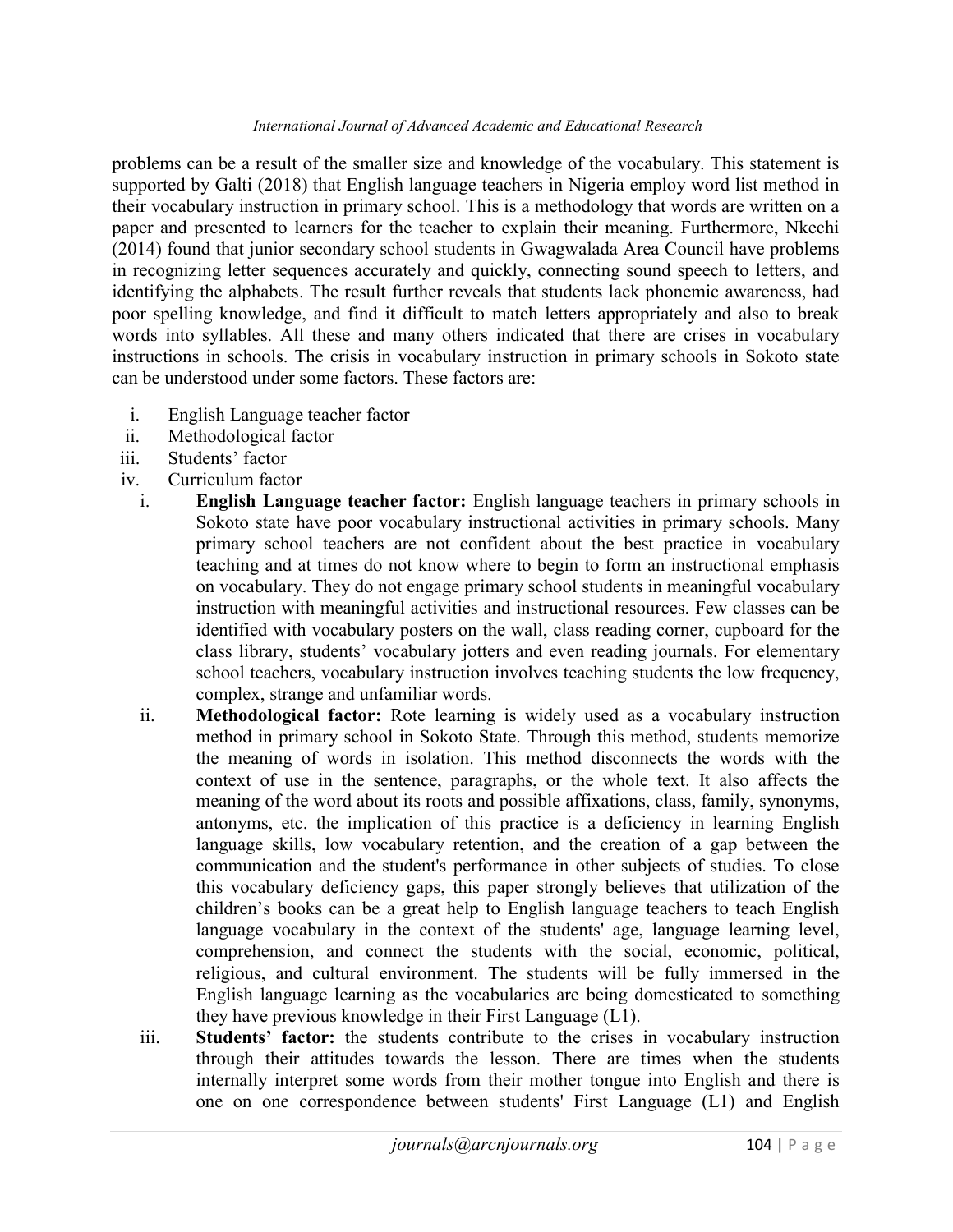language. A study by Saidu, Bello, Hassan and Yahaya (2018) reported that many Hausa speakers of English learn the language not as a means of communication but as a subject of study which must be read and passed like any other subject. These attitudes affect students learning of English language skills for communication purposes and vocabulary as building blocks of the communication system. This crisis in students' attitudes has to be arrested otherwise English language would continue to be regarded only as a subject of study like History, Economics, Biology etc.

iv. Curriculum factor: the national curriculum in the country has recommended the vocabulary to be taught at each level of education. The curriculum cut these vocabularies across the content areas. Yet, it is often "surface learning" meaning that a term is taught, used a few times in a sentence, and then another term is taught (James, 2017). With this, students can identify the words they are looking for, but are unable to use them in the proper context. In addition, students are unable to recall words after long periods without review and use. That is the reason, students struggle hard with vocabulary retention and recalling in the content areas like science.

The paper argues that adequate knowledge of vocabulary plays a significant role in the development of content areas not of the English language but also in other subjects in postprimary schools. And if students understand what is being instructed and asked of them, they have a higher rate of success in responding to the contents and the demands of the questions.

#### Ideal Vocabulary Instruction in Primary Schools

Ideally, vocabulary teaching and learning have to be conducted in context. The meaning of English language words is solely dependent on the environment for meaning. The literal meaning memorized from the dictionary is the original, denotative, and conceptual meanings. They do not determine the context variation in which the words are being used in communication. Therefore, explicit teaching and learning of vocabulary have to be contextualized such that children's books serve as the most suitable instructional resource for better students' performance.

Richards in James (2017) pointed out several aspects of vocabulary knowledge. These aspects include thelimitations imposed on the use of the word, the syntactic features of the word such as word form, the phonemic derivations of the word, and the lexical as well as semantic association between the words used in context. In providing a framework for understanding vocabulary knowledge, Chapelle in James (2017) posited that knowledge of vocabulary framework should contain four dimensions which English language teachers should consider while teaching English language vocabulary. They are (a) vocabulary size, (b) knowledge of word characteristics, (c) lexicon organization, and (d) processes of lexical access.

Moinzadeh and Moslehpour (2012) pointed that the research on vocabulary knowledge made the distinction between the depth and the breadth of vocabulary as the two primary dimensions of vocabulary knowledge (p. 1016). The breadth of vocabulary knowledge or word size refers to the number of the words that learners know at a particular level of proficiency and depth of vocabulary which according to Qian in James (2017) encompasses pronunciation,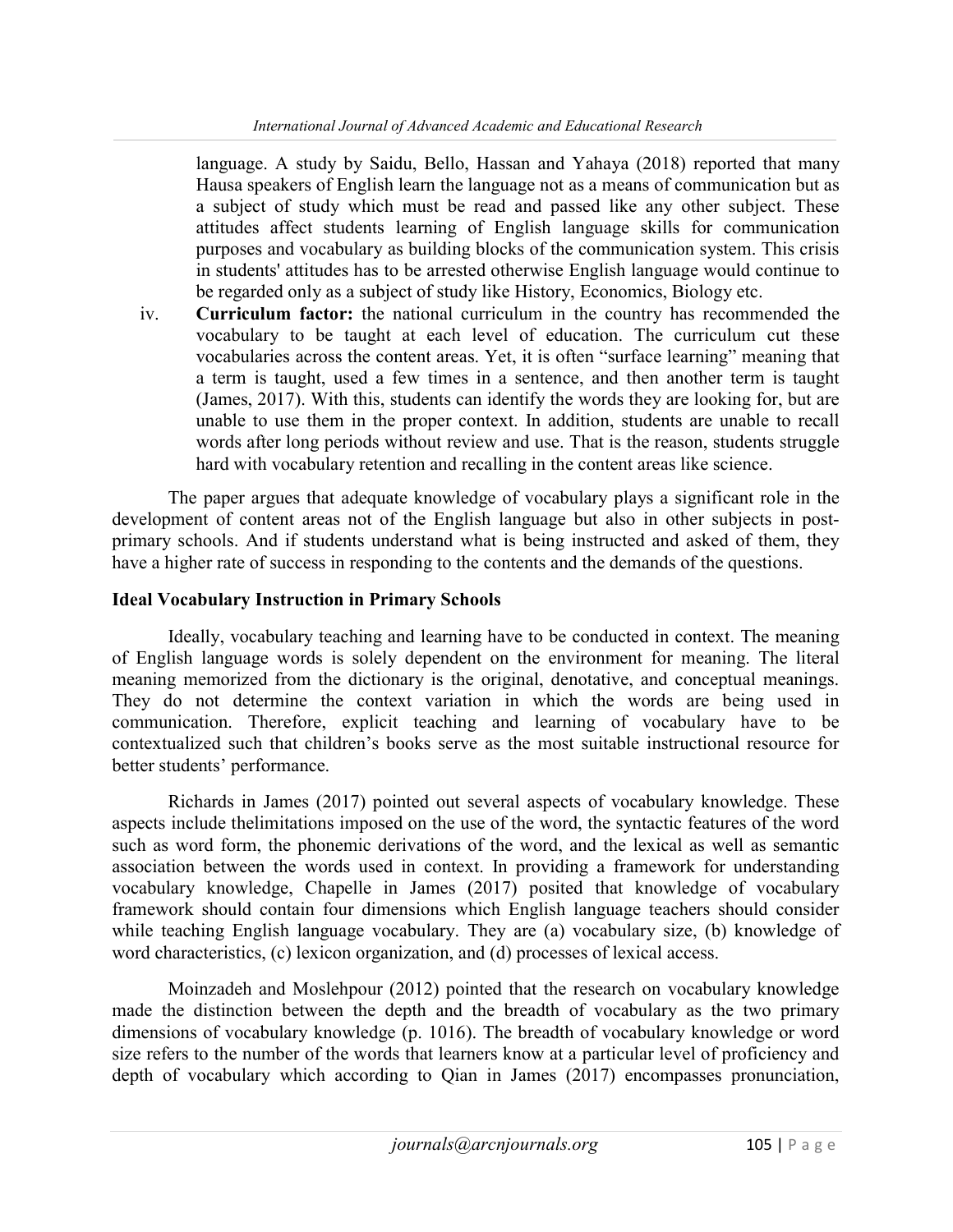morphological knowledge, syntactic properties, meaning, register or discourse features, etc. each interacting with the other to ensure better comprehension of the text.

## Educational implication of the paper

 The teaching and learning of English language vocabulary have a great implication in learning L2 and the learning of other subjectsin the curriculum This implication is itemized as follows:

- i. To the language learner:the inability of the language learner to master and identify the meaning, characteristics, roots, and prefixes of English language vocabulary affects the pupils' performance in listening, speaking, reading, and writing skills. This affects not only the students' communicative competence but the overall performance. The vocabulary size and knowledge introduce students to the conceptual and contextual meaning of the words which serve as the foundation for other meanings associated with it in context, culture, society, and any other subject of study.
- ii. To the language teacher: poor mastery of the pupils' English language vocabulary leads to crises in language teaching. The language teachers find it difficult to introduce students to concepts, understand parts of speech and their associative referents as well as understand and comprehend text passages or discourse. This is because they hardly associate the concept with the objects it signifies. Several studies indicated that with several content words, a language user can communicate and be understood especially through strategic competence.
- iii. To the overall language curriculum: improper teaching and learning of English language vocabulary affect the overall curriculum objectives. The pupils find it hard to speak in good language, understand simple language, read and comprehend the target language as well as write intelligibly in the English language. In the learning of other subjects in the curriculum, the pupils find it difficult to understand the concepts under discussion, describe the referent, or appropriately used referent specific registers in the description, explanation, or discourse making. They also struggle in reading and comprehending the content of other subjects.

## Suggestions

The paper made the following suggestions:

- i. Identify the Target Vocabulary: The teacher shall consider the following in the identification of the target vocabulary to be taught to the students through the following:
	- a. High frequency words: teach students the vocabulary that are commonly found across various pieces of literatureand/or relates to other subject matter.
	- b. The teaching starts with vocabularies that are within the reach of the students, that is, those that students can easily be found, use to communicate, associated with, and those that they shall be able to explain these using words they already know.
	- c. The vocabulary shall be those that pupils shall be able to use in their academic discussion, simple communication within the school and at their homes, and those that they and relate to other object found in their surroundings.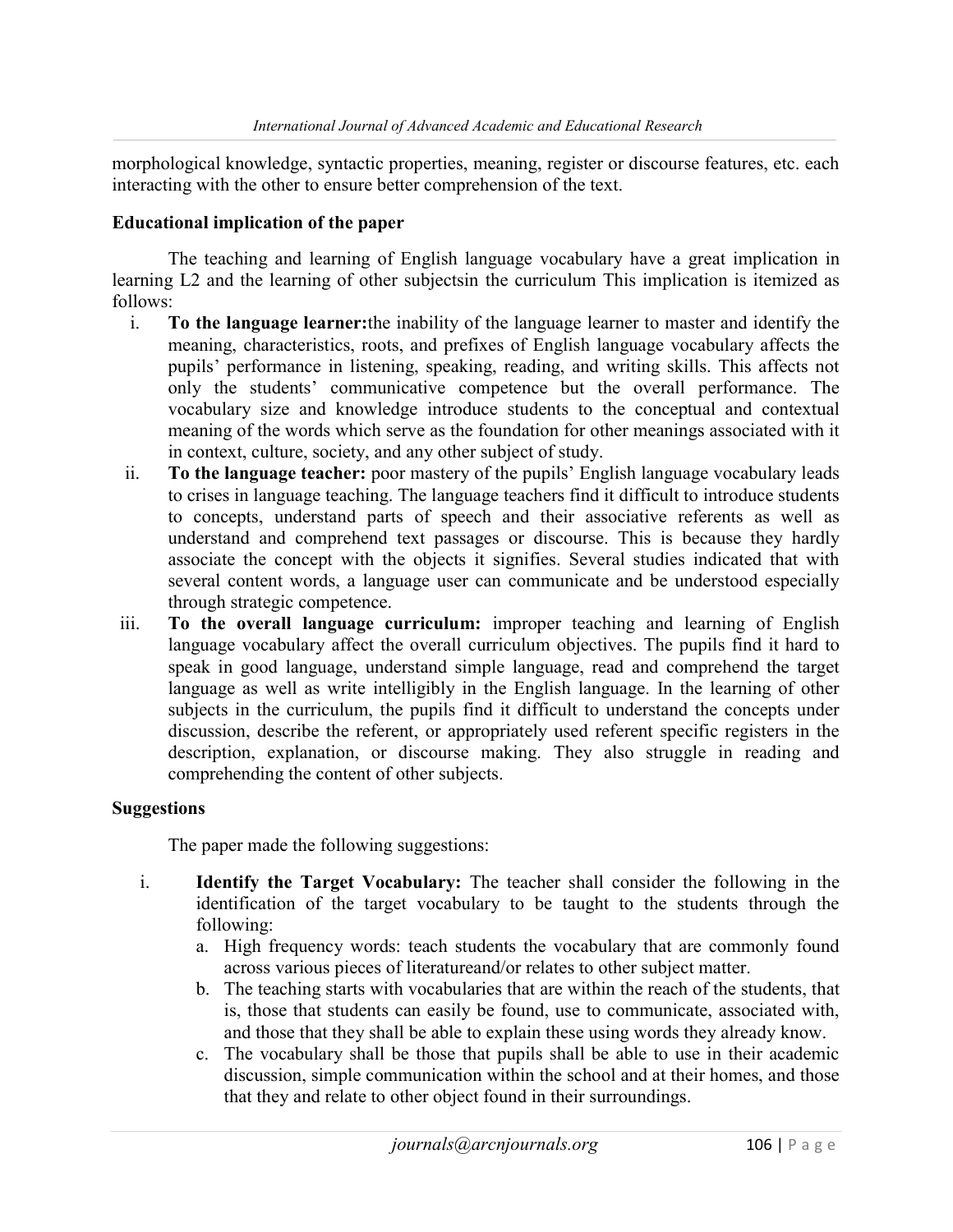- d. Vocabulary that iscontextually definedin the story given.
- ii. Teach Word Analysis: Once the teacher identified the vocabulary to be taught, the teacher shall teach the pupils how to study the words so that they can start forming the definition of the word. For example, the teacher can lead students' activities of identifying affixation of words. This can be through the identification of the roots, prefixes, and suffixes of the target words. The discussion of each part here is a ladder that connectspupils to arrest the meaning of stubborn words. Again, introducing affixation helps pupils to identify parts of speech of words and its relative derivation from one class target words such as nouns, verbs, adjectives, or adverbs to another class, for example, nominalization.
- iii. Teach the Use of Context Clues: The teacher shall teach the pupils about the context clues of the words. This is key to helping them start to use the context of the story to form a definition in their mind. The teacher begins asking questions to steer the students to the right direction. This can be done through the identification of the grammatical class of the target word:
	- a. Noun: Who is using this thing? What are they using itfor? Where is this thing? What does it look like?
	- b. Verb: Who is doing this action? Who are they doing ittoo? Where is the action taking place? What is the resultof this action?
	- c. Adjective: What is being described? How else is the thingdescribed? Do you think it is a positive or negativedescription?
	- d. Adverb: What action is being described? What else dowe know about this action? etc.
- iv. Show How to Check Vocabulary Resources: checking vocabulary resources can be done through word attack. This is a detective work that pupils done on from which they proceed to confirm whether their thoughts on the word are correct. So, the teacher shall teach them how to use a dictionary, whether it is an online or a physical dictionary. They need to how to look up a word, its phonemic transcription for pronunciation, the definition, and the origin. In case of polysemous words, the teacher can help pupils identify the correct usage as used in the pupils' reader.
- v. Use Vocabulary in Activities and Games: Even though language teachers are teaching words in a context-based, the pupils will benefit from using the words in a variety of games and activities. Here are some ideas to get the teacher started.
	- a. Draw a picture of the words
	- b. Act out the words
	- c. Write some sentences using the words
	- d. Make an index card of the target vocabularies and sort them into parts of speech, positive vs. negative, describers of a certain character etc.
	- e. Create a word wall by writing the words on a cut-out that will remind children of the story and hanging them up.
	- f. Create crossword puzzles. These can be done physically or with help of technology with the target vocabulary.
	- g. Match words within the story that may be synonyms or antonyms. Or write synonyms and antonyms of the target vocabulary on index cards. Then, have your children match them to the target vocabulary.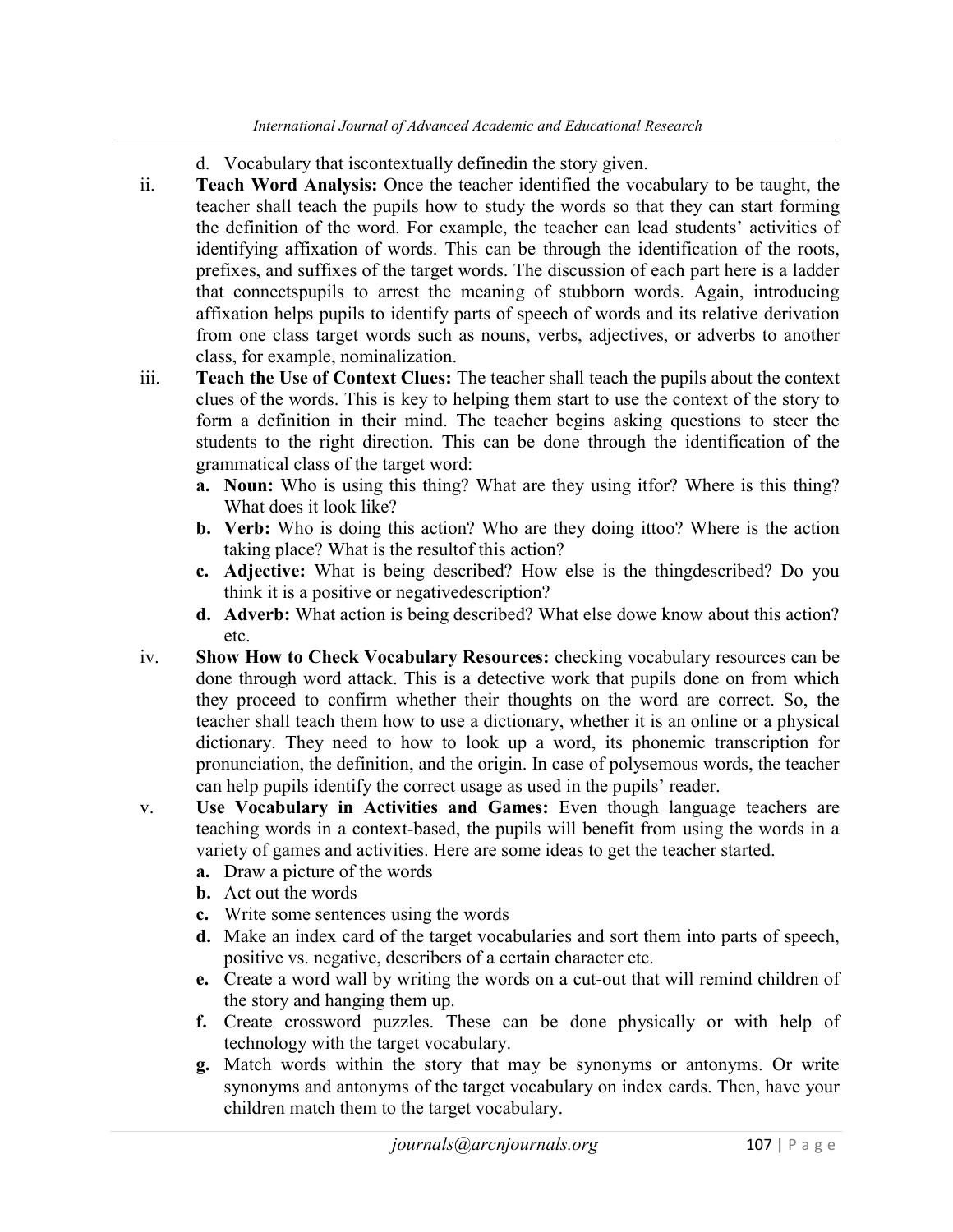- h. Play bingo. The English language teacher can also make bingo cards. The teacher usesa bingo card and reads off the definitions and has the pupil find the matching word.
- i. Quizlet: This is a system in which an English language teacher makes flashcards and usesthem to teach vocabulary. It can be utilized in a variety of simple games to practice vocabulary.
- j. The English language teacher can organize a contest to see which pupil can use the target words the most during discussions and/or in everyday conversations. At the end of the week, have a prize forthe pupil who used the most vocabulary words. That serves as a motivator to others.

#### **Conclusion**

In conclusion, this paper reiterated that to bridge the gap in communication in the English language, being the medium of instruction and the subject of study, other subject teachers, and the students are to help provide students with context specific definition of words and its possible limitations. The English language teachers polish students' communication with some context specific register for proper communications in their areas of specialization. This can increase,improve, and retain rate of students'vocabulary in the content areas. The pupils mustbe taught explicit and applicable vocabulary instruction in the early primary years to catch young. Teaching applicable vocabulary instruction in the early years lay a solid foundation of academic vocabulary and life experiences.

## References

- Bello, U. A. (2013). Vocabulary Teaching: Focused Tasks for Enhancing Acquisition in EFL Contexts, MEXTESOL Journal, 37 (2), 1-12.
- Dymock, S., & Nicholson, T. (2017). To what extent does children's spelling improve as a result of learning words with the look, say, cover, write, check, fix strategy compared with phonological spelling strategies? Australian Journal of Learning Difficulties, 22(2), 171-187.
- Elsheikh, O. E. H., &Hezam, A. M. M. (2020). Challenges for Methods of Teaching English Vocabulary to Non-native Students. Advancesin Social Sciences Research Journal, 7(5) 556- 575.
- Galti, A. M. (2018). Effect of Suggestopedia Method in Teaching Vocabulary to Primary School Students. AL-MUQADDIMAH, A Journal of the Humanities, Law, Social & Management Sciences,  $1(1)$ .
- Graves, M. F. (2016). The vocabulary book: Learning and instruction. Yew Yorkand London: Teachers College Press.
- James S. E. (2017).The English vocabulary size/development of junior secondary school students in Nigerian schools: A study of students in English as a second language situation. European Journal of English Language Teaching, 3(2), 1-14.